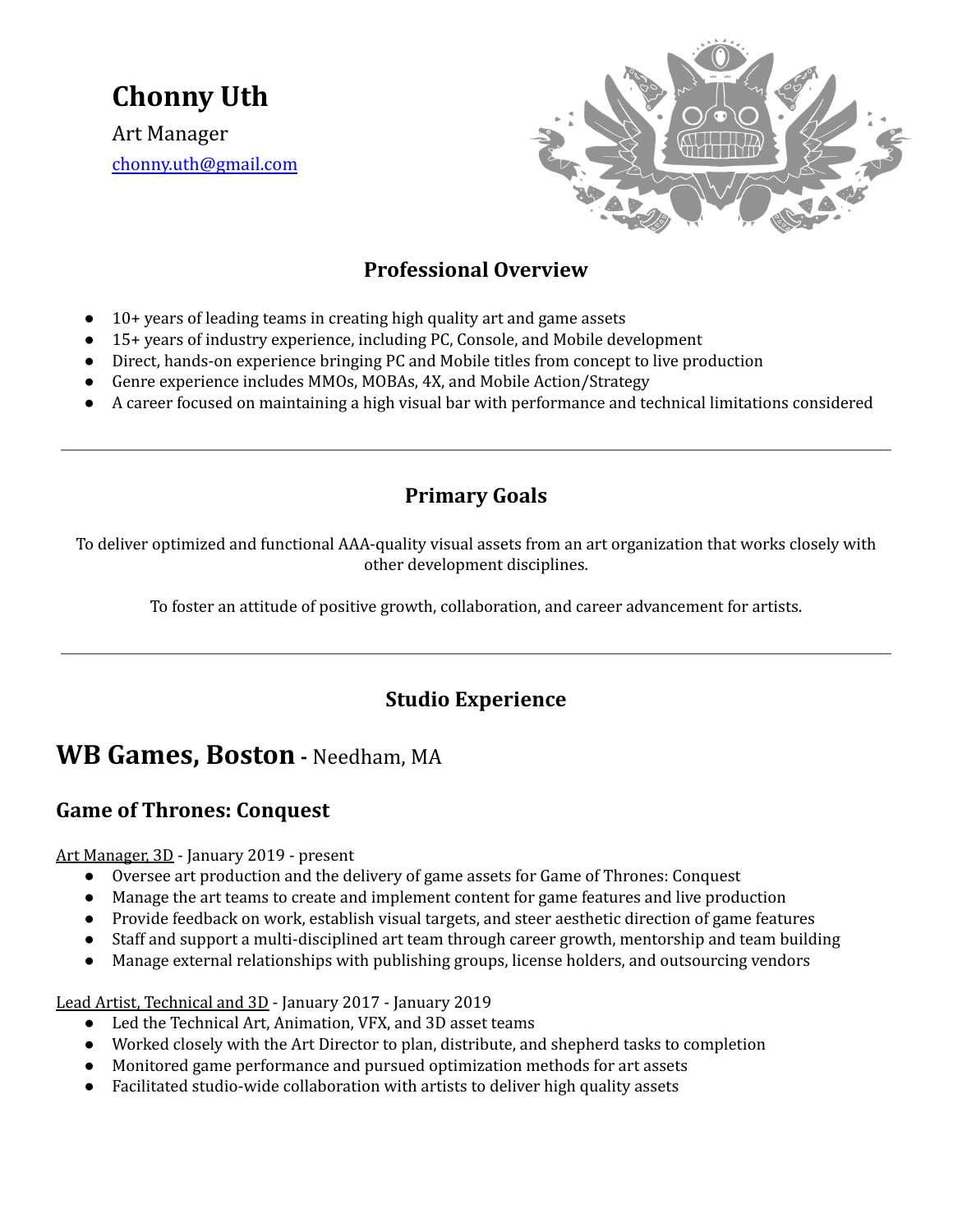## **Batman: Arkham Underworld**

Staff Technical Artist\ VFX Artist - November 2013 - January 2017

- Pioneered Unity development and established the art development pipeline
- Created VFX and particle systems for mobile platforms
- Monitored and managed game performance, in addition to mentoring junior members of the team
- Facilitated collaboration between artists, designers, and engineers
- Provided support for artists to make the most optimal and efficient assets

# **Turbine, Inc**. - Needham, MA

## **Dungeons and Dragons Online Lord of the Rings Online**

Senior Technical Content Artist March 2010 – November 2013

- Operated as the Technical Art consultant for development and production, provided resource costing and planning for multiple projects
- Lead, mentored, and task managed junior level Technical Artists
- Performed high-level rigging tasks
- Provided continual assistance for the Art Directors on technical specification
- Havok Cloth setup, Ragdoll setup, Destruction system work
- Process planning for new systems, spearheaded new projects

#### Studio Technical Artist April 2006 – March 2010

- Multi-platform and project development, direction, and support
- Provided technical planning and team guidance
- Tasks included character rigging and development, asset integration and setup
- Maintained performance monitoring and art data structure standards

#### Administrative Animator September 2005 - April 2006

- Collaborated with lead and staff animators on character animations
- Adjusted replicated avatar animations, created secondary animations
- Polished all humanoid animation suites prior to the launch of Dungeons & Dragons Online